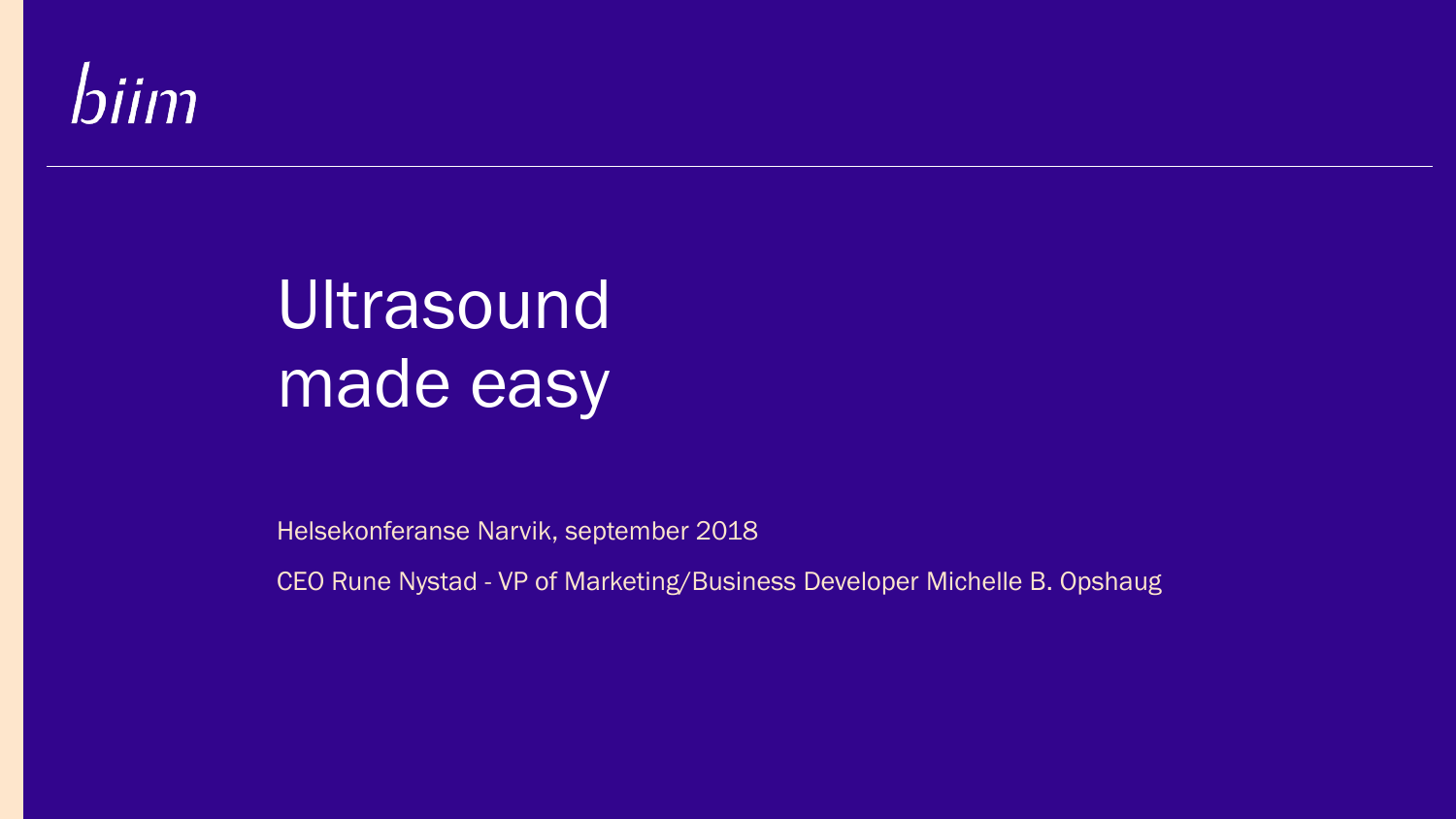#### 2

### The Biim vision: Ultrasound Made Easy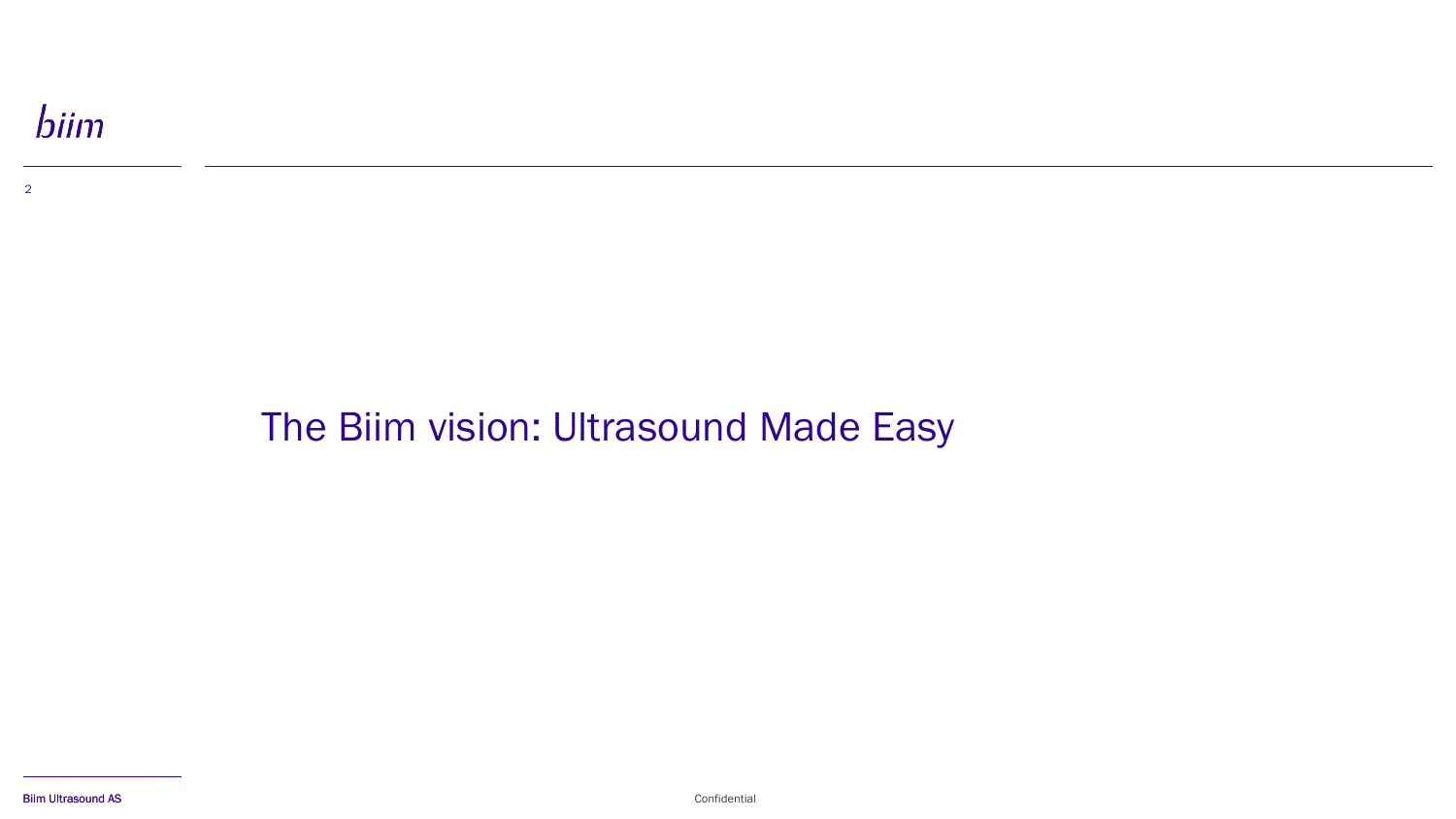#### biim Making ultrasound portable, pocketable and affordable!



3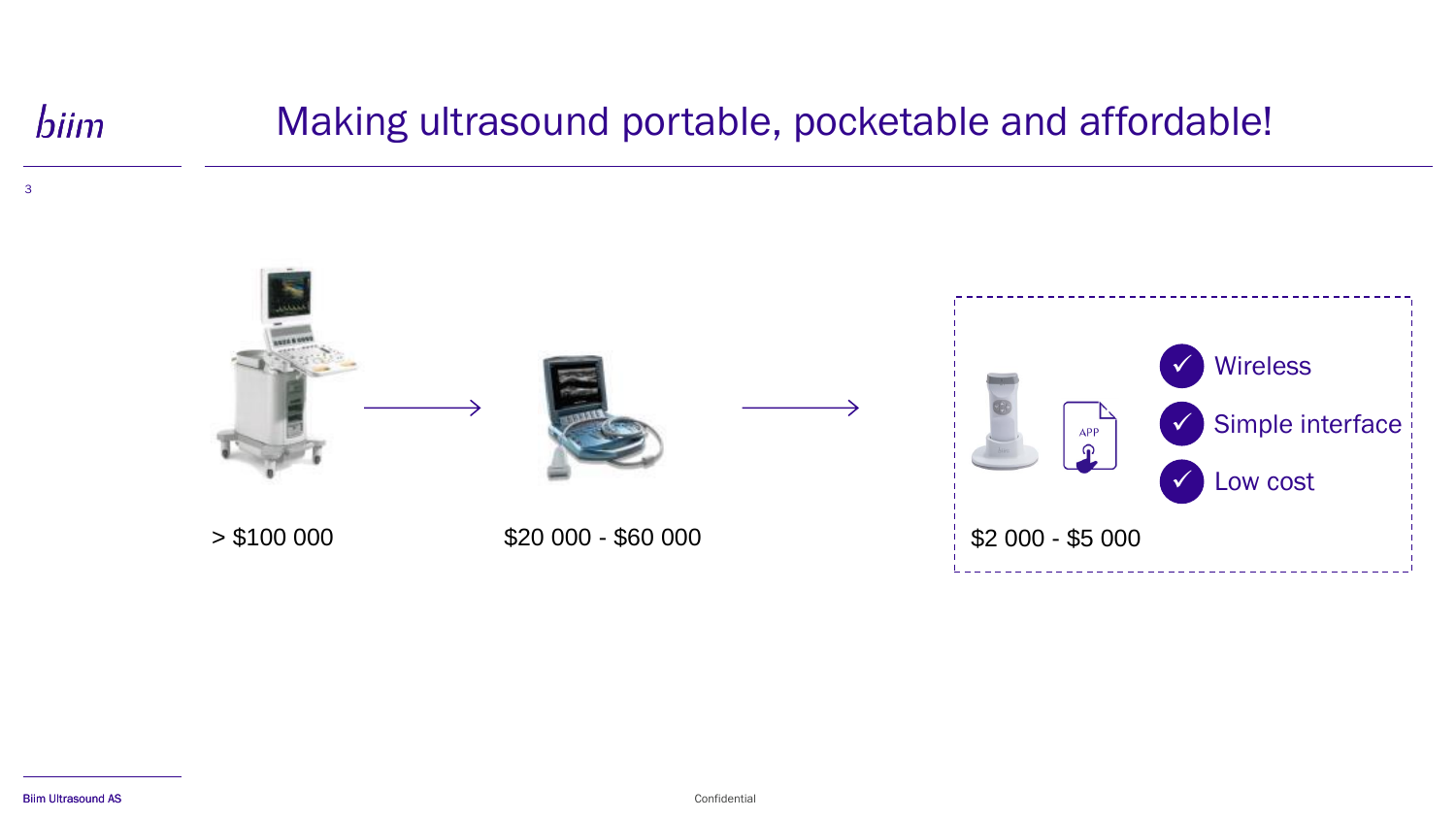#### biim Ultrasound Made Easy



4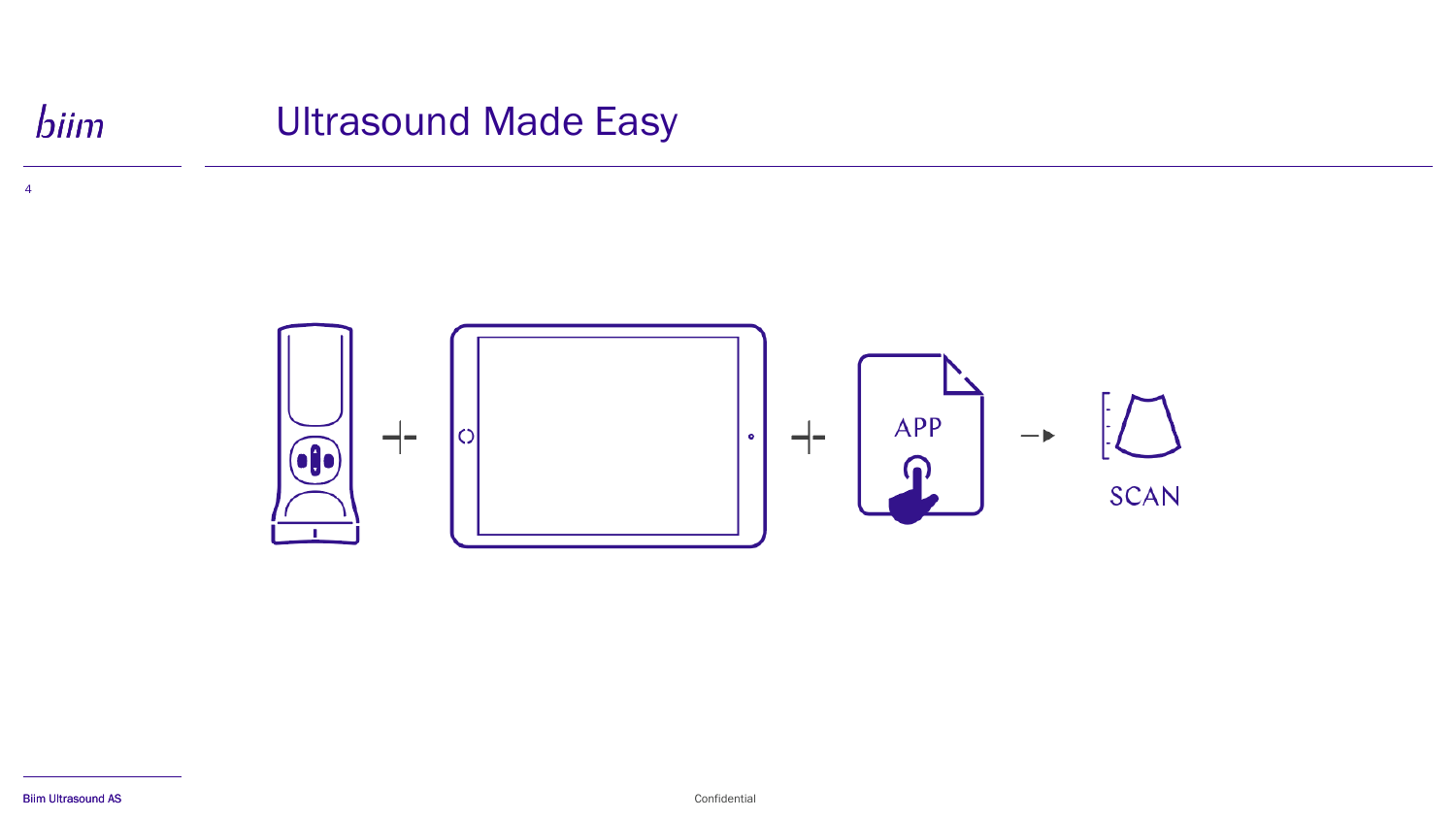#### biim Global multi-segment opportunities

#### The portable point-of-care ultrasound market size is \$1.2 Billion with annual growth of  $9.1\%$ (Market & Market Report 2014).

### Emergency Medicine Rheumatic Family Practitioners

Anesthesiology

Vascular Access

**Cardiology** Head and Neck OB Gyn.



Angiology Obstetric (GPS) Gastroenterology Musculoskeletal **Urology Neurology Ocular** Ultrasonography Medical / Nursing **Radiolegy** 

GREEN: 1<sup>st</sup> launch in 2018 Linear probe targeted segments PURPLE: 2<sup>nd</sup> launch 2019- Phased Array and Abdominal probe targeted segments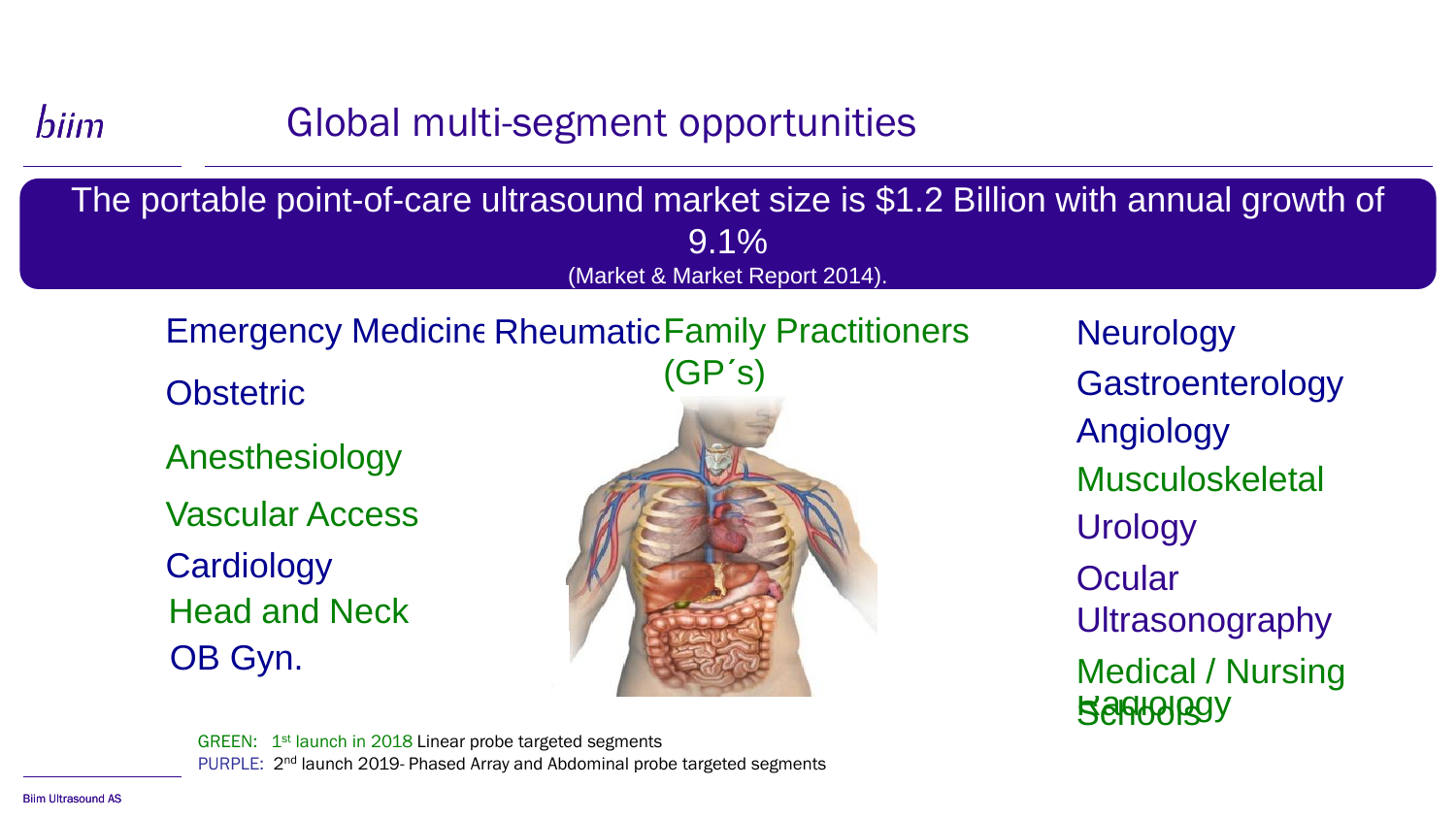

Biim Ultrasound AS

# How did we get here?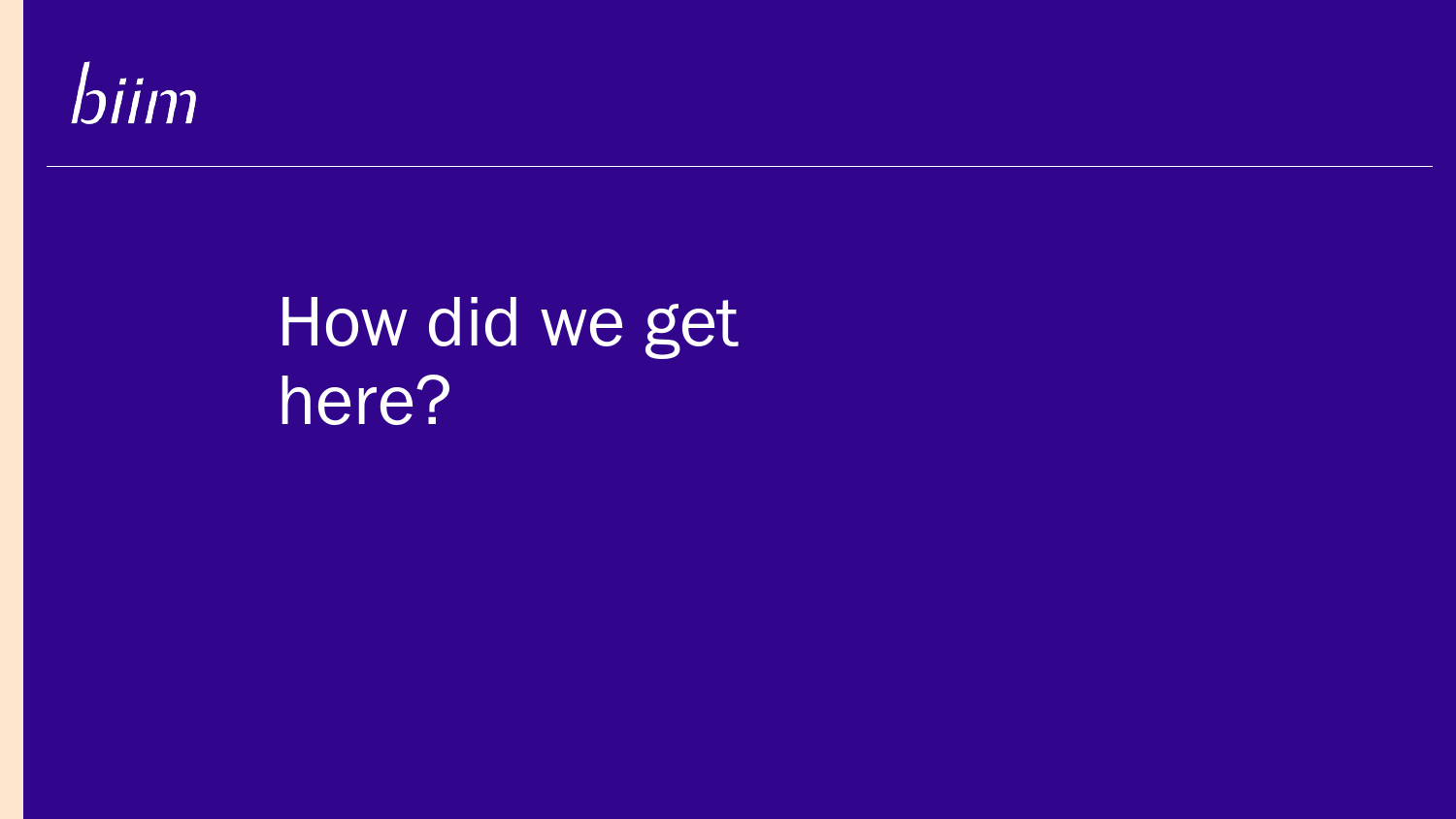## biim

### Biim Medical Advisory Board



Biim Ultrasound AS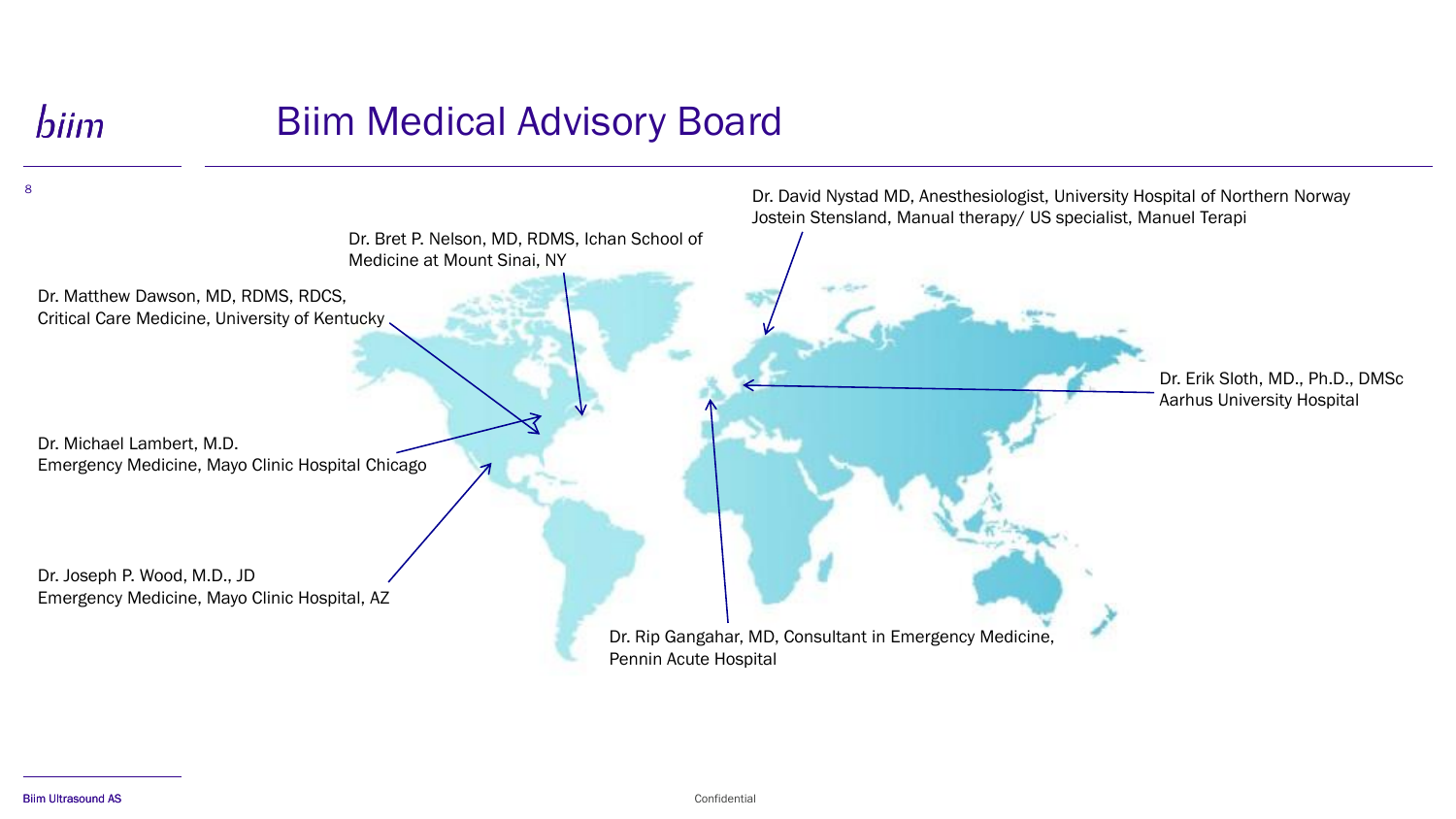

## The ideal future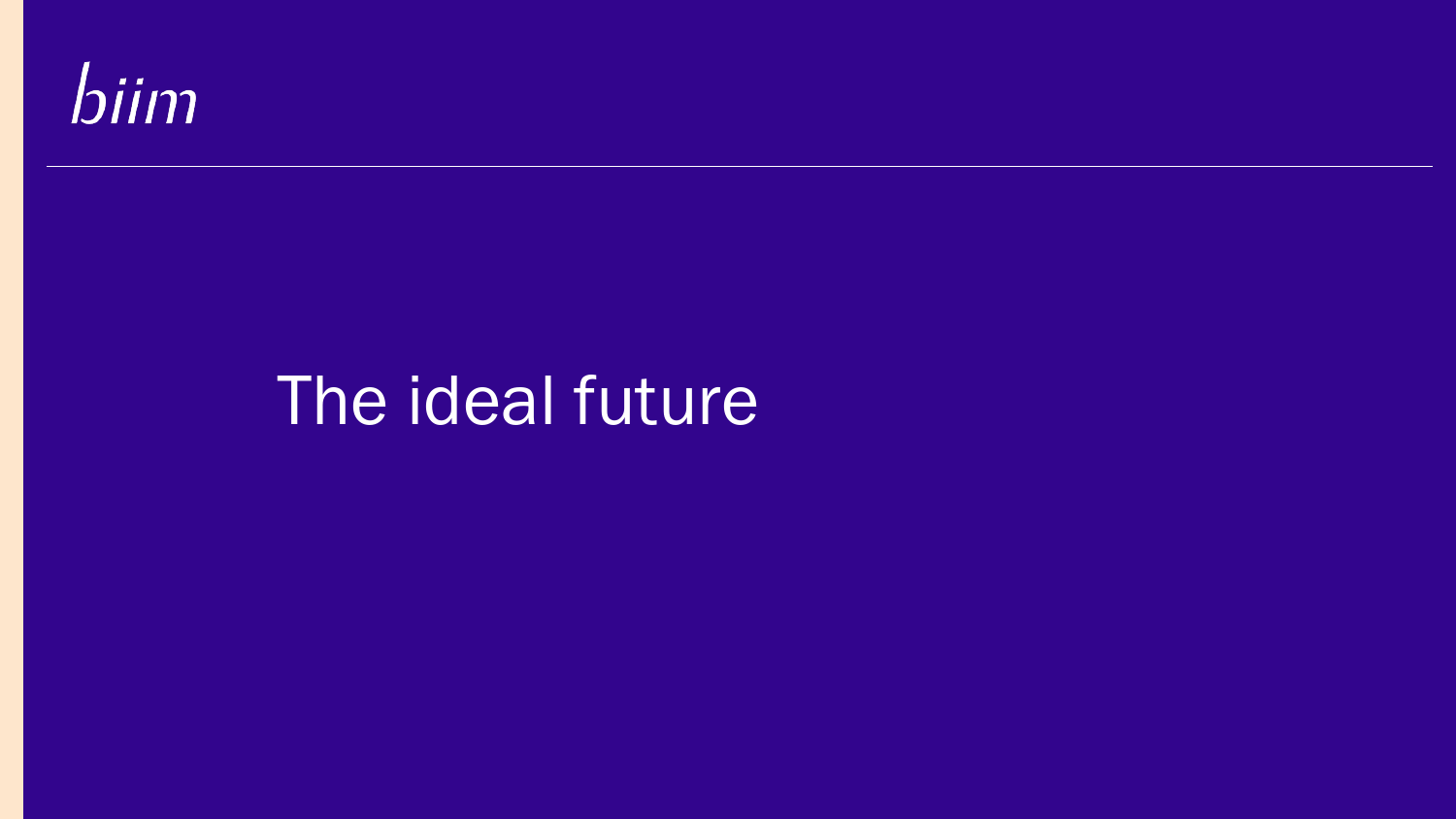#### Våre behov som kommersiell aktør og en utviklende aktør - We need you to let us know what you need!



#### Biim Ultrasound AS

biim

Confidential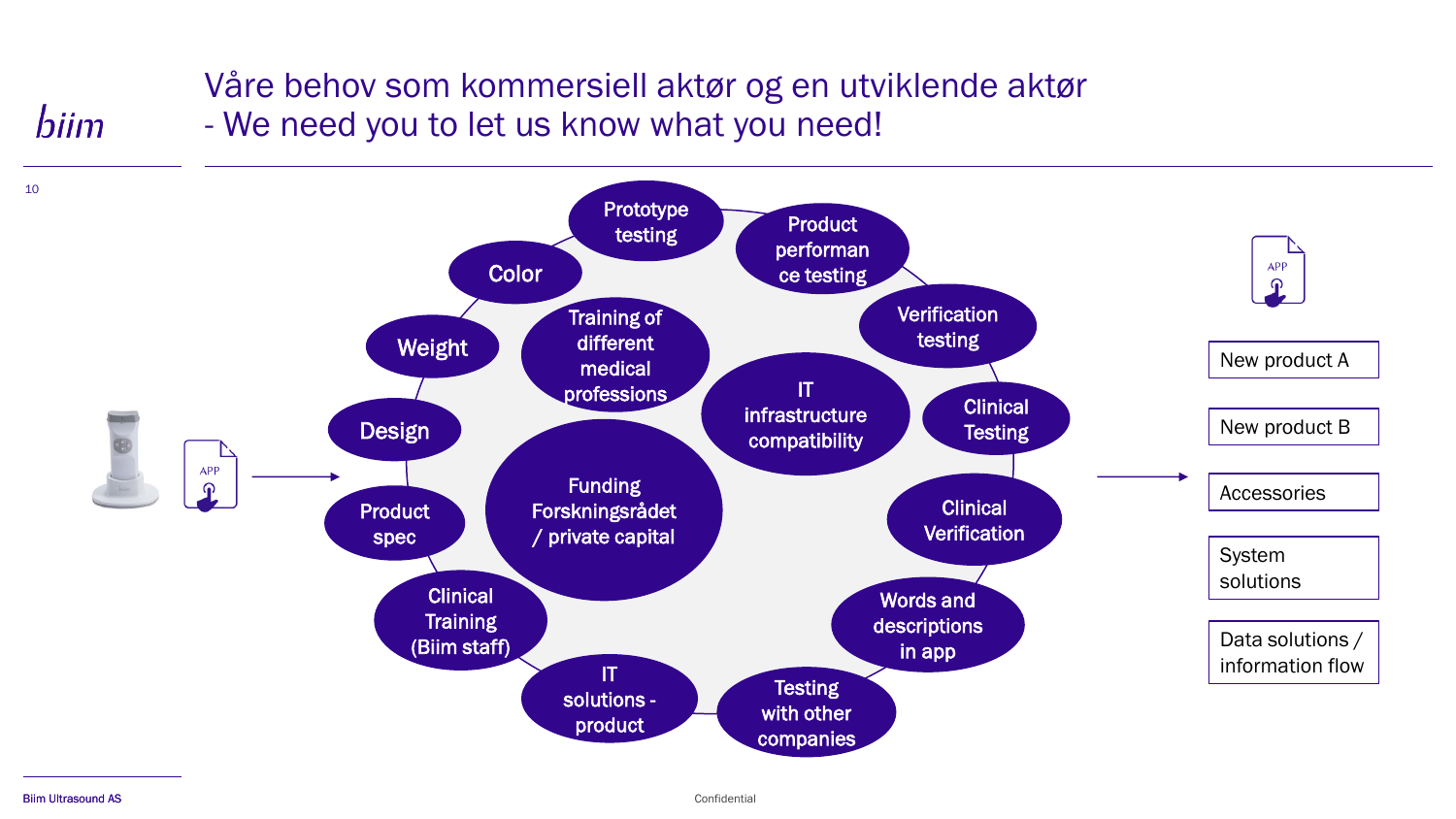11

### To improve healthcare and patient care Biim believes……

En slik arena vil være tid og kostbesparende

Vil tiltrekke seg kompetanse

Et sted for opplæring og øving

Vil være kompetansehevende

Vil løfte frem morgendagens produkter for et bedre helsetilbud

Biim Ultrasound AS